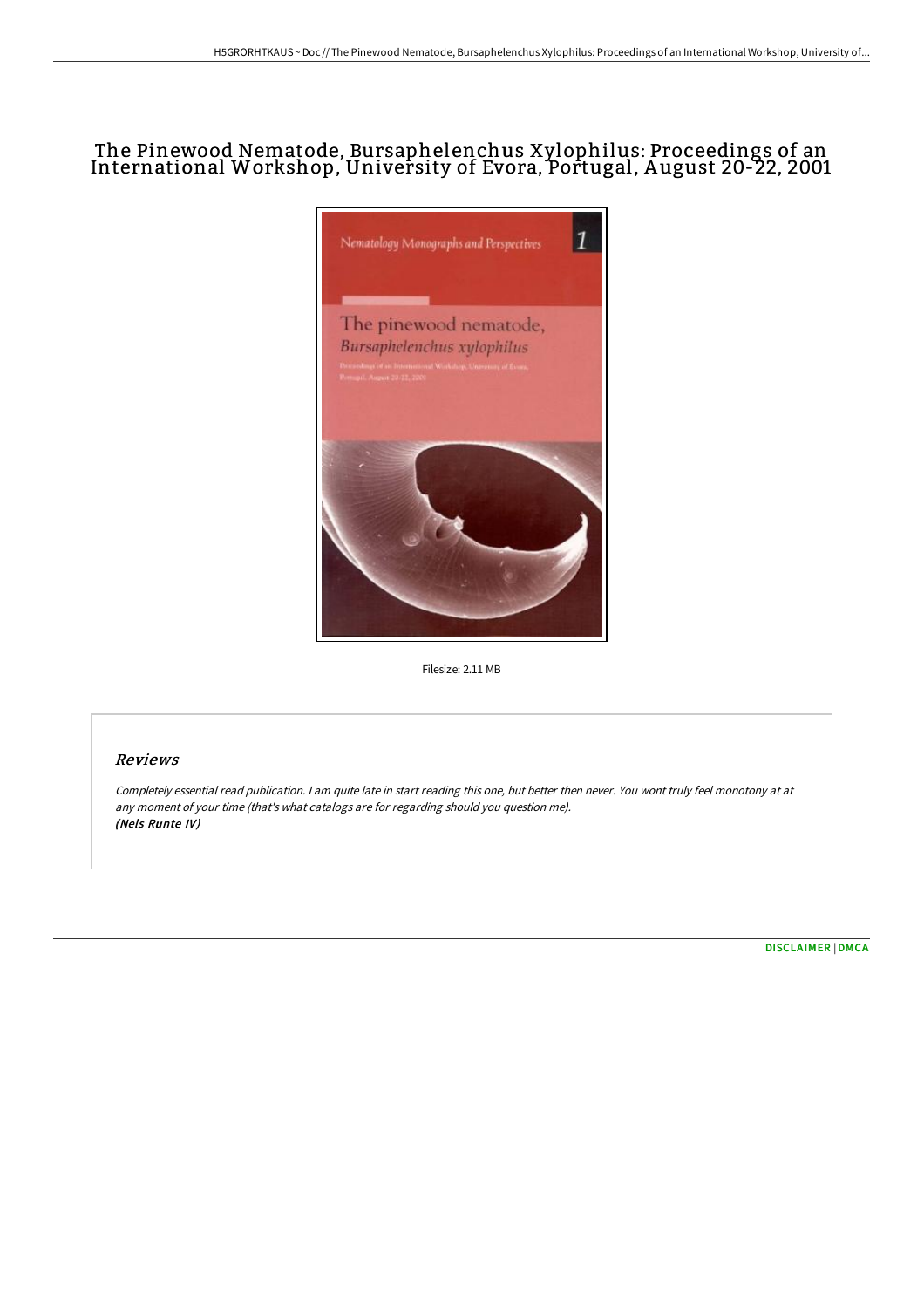#### THE PINEWOOD NEMATODE, BURSAPHELENCHUS XYLOPHILUS: PROCEEDINGS OF AN INTERNATIONAL WORKSHOP, UNIVERSITY OF EVORA, PORTUGAL, AUGUST 20-22, 2001



To get The Pinewood Nematode, Bursaphelenchus Xylophilus: Proceedings of an International Workshop, University of Evora, Portugal, August 20-22, 2001 eBook, you should refer to the button beneath and save the file or gain access to additional information which might be in conjuction with THE PINEWOOD NEMATODE, BURSAPHELENCHUS XYLOPHILUS: PROCEEDINGS OF AN INTERNATIONAL WORKSHOP, UNIVERSITY OF EVORA, PORTUGAL, AUGUST 20-22, 2001 book.

Brill. Paperback. Book Condition: new. BRAND NEW, The Pinewood Nematode, Bursaphelenchus Xylophilus: Proceedings of an International Workshop, University of Evora, Portugal, August 20-22, 2001, Manuel Mota, Paulo Vieira, According to the European Plant Protection Organization, the pinewood nematode (PWN), Bursaphelenchus xylophilus is a quarantine organism at the top of the list of the pathogenic species. PWN may be found in North America (Canada, USA and Mexico) and in East Asia (Japan, Korea, China and Taiwan) and has a highly destructive capability towards conifers, in a relatively short time, causing serious economic damage in Japan, China and Korea. This nematode surveying is extremely important and a correct identification of nematode species associated with conifers is essential. Several conifers species are very susceptible (Pinus sylvestris, Pinus nigra and Pinus pinaster), the last one (maritime pine) is a particulary important economic specie in Portugal, and in southern Europe. In 1999, this nematode was found and identified for the first time in Portugal and in Europe. During 1999 and 2000, the Portuguese government, following an alert provided to European Community officials initiated an extensive national survey. During 2000 and 2001, research has been carried out regarding the morphobiometric as well as molecular (DNA: ITS-RFLP) characterization of the collected populations, as well as closely related species of Bursaphelenchus. The book details the Proceedings of an international workshop held at the University of Evora in 2001, covering all major aspects of the bioecology of the pinewood nematode (PWN), Bursaphelenchus xylophilus, its insect vectors and effects on the tree. Topics covered are: global issues and national surveys; morphology and molecular methods of identification of PWN; ecology and epidemiology; quarantine issues; tree physiology, resistance and histopathology; biologyof PWN and relationships to its cerambycid vectors; control methods. General quarantine and political views are also presented.

 $\mathbb{P}$ Read The Pinewood Nematode, Bur[saphelenchus](http://techno-pub.tech/the-pinewood-nematode-bursaphelenchus-xylophilus.html) Xylophilus: Proceedings of an International Workshop, University of Evora, Portugal, August 20-22, 2001 Online

Download PDF The Pinewood Nematode, Bur[saphelenchus](http://techno-pub.tech/the-pinewood-nematode-bursaphelenchus-xylophilus.html) Xylophilus: Proceedings of an International Workshop, Univer sity of Evora, Portugal, August 20-22, 2001